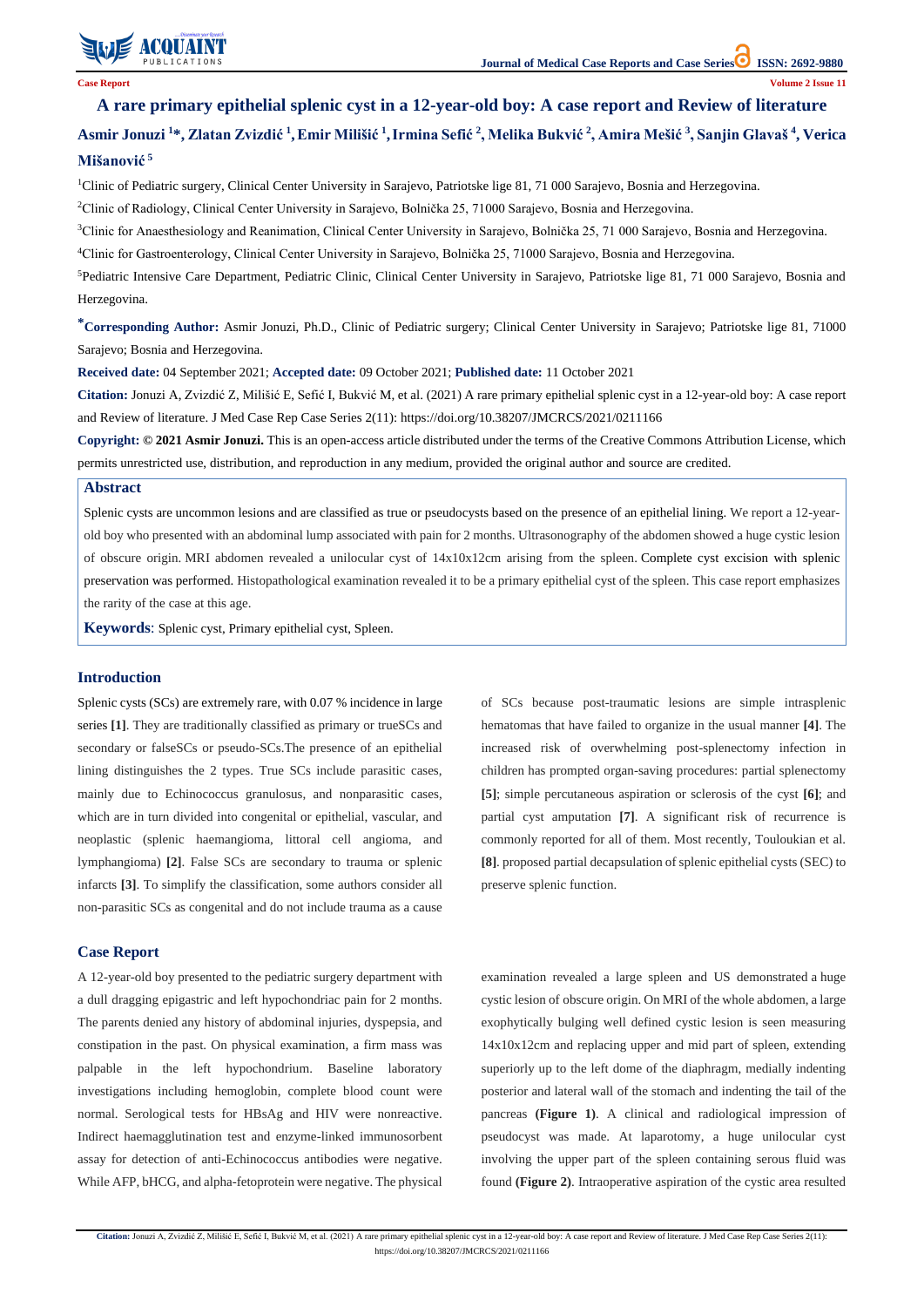

**Journal of Medical Case Reports and Case Series ISSN: 2692-9880** 

**Citation:** Jonuzi A, Zvizdić Z, Milišić E, Sefić I, Bukvić M, et al. (2021) A rare primary epithelial splenic cyst in a 12-year-old boy: A case report and Review of literature. J Med Case Rep Case Series 2(11): https://doi.org/10.38207/JMCRCS/2021/0211166

in 1000 ml of serous fluid. Complete cyst excision with splenic preservation was performed Final histopathological diagnosis of an epidermoid cyst spleen was made. The postoperative course was uneventful and the child was discharged after 7 days of operation. Pathological examination showed an epidermoid congenital cyst.



**Figure 1:** Axial (A) and coronal (B) magnetic resonance imaging revealing a well defined clear cystic lesion from spleen



**Figure 2:** Intraoperative pictures: (A) Spleen with epidermoid cyst; (B) Greyish white glistening cyst wall with marked trabeculations; (C) Removed splenic cyst; (D) Final appearance of splenic parenchyma

### **Discussion**

Cystic lesions are among the unusual lesions of the spleen which include parasitic and non-parasitic cysts. The non-parasitic cysts are still rarer and divided into true cysts having an epithelial lining (epidermoid, dermoid, and mesothelial) or endothelial lining (haemangioma, lymphangioma) and secondary (pseudocysts/nonepithelial), which are generally of post-traumatic origin **[9]**. The epithelial cysts are the most common type of nonparasitic splenic cyst. Their global incidence is 0.007 with a female predominance. The pathogenesis of primary splenic cysts is not clear **[10]**. Primary cysts are also called true, congenital, epidermoid, or epithelial cysts. As per the existing literature, since the first case was reported in 1929 by Andral, the classification of these lesions has evolved into the present system **[11]**. Epidermoid cysts are thought to arise from the inclusion of splenic surface mesothelium into the splenic parenchyma during development. Mostly asymptomatic these cysts cause symptoms only if they acquire a size of 5cm or more by the second or third decade of life; though our patient became symptomatic in the second decade. Common symptoms are dull aching pain with left upper quadrant fullness. Complications include rupture with abdominal trauma, hypertension due to renal compression, infection, hypersplenism, hemorrhage within the cyst, and even malignant degeneration **[4]**. In our patient abdominal tenderness was present along with pain. The differential diagnosis could be splenic lesions like lymphangioma, haemangioma, hydatid cyst, bacterial abscess, cystic metastasis, and intrasplenic pancreatic pseudocyst. Radiological investigations like ultra-sonogram, CT